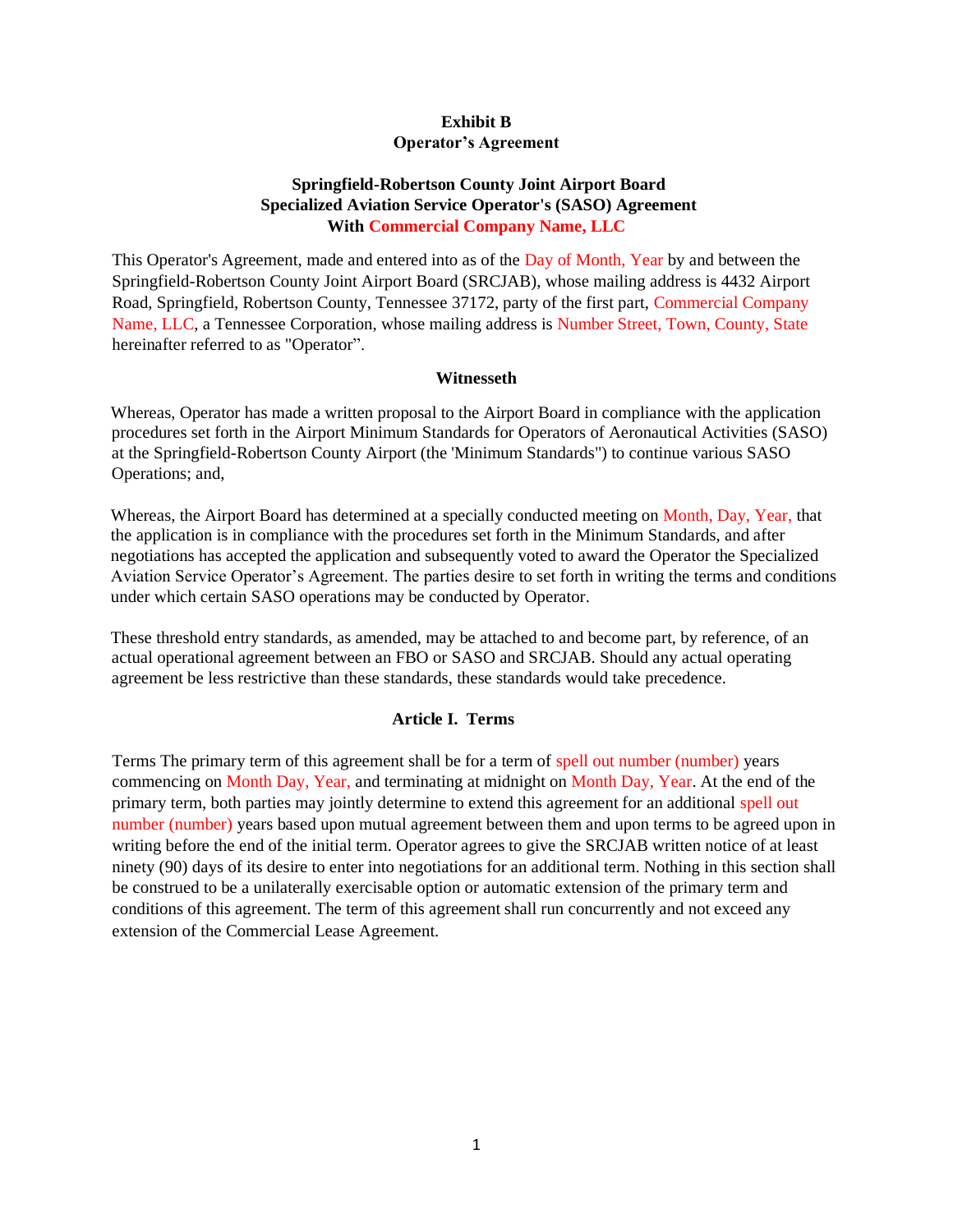The Airport Minimum Standards were developed by taking into consideration the current and anticipated:

- Role of the airport in the community;
- Products, services, and facilities at the airport;
- Needs of aviation consumers and the public at the airport;
- Future development of the airport; and,
- The safety, security and operation on the airport, its operators, and the flying public.

SRCJAB shall reserve the right to modify, alter or amend the Airport Minimum Standards and Rules and Regulations at any time to satisfy the airport's safety, security, and operational requirements.

Now, therefore, in consideration of the foregoing and the mutual covenants hereinafter contained, the parties agree as follows:

## **Article II. Premises**

The real estate and appurtenance to be leased to Operator by separate Lease Agreement herewith shall be utilized in connection solely with the operations hereby granted. Additionally, Operator shall have the nonexclusive use of all existing and future airport facilities, subject to the same restrictions imposed upon the public at-large.

# **Article III. Authorized Business and Service Standards**

Operator shall be permitted to provide only the following Specialized Aviation Service Operations at the Airport in accordance with the requirements of the [Minimum Standards](https://www.srcairport.com/airport-publications) during the term of this agreement:

# (EXAMPLE) \* SELECT ONE or MORE OPERATION(s) FOR APPROVAL\*

- Aircraft Power Plant Maintenance and Airframe Repair
- Aircraft Mobile Maintenance \* Note: requires airport managers approval for security access
- Aircraft Parts and Sales
- ◆ Avionics Sales, Installation and Repair
- Aircraft Sales
- Aircraft Brokerage/Dealership
- Aircraft Rental
- Air Charter/Air Taxi
- Flight Training/Independent Flight Instruction
- $\triangleleft$  Aerial Applications (crop dusting)
- Aircraft Stripping, Painting, and Interior Refurbishment
- Aerial Photography, Surveys and Banner Towing
- $\triangleleft$  Skydiving/Parachuting
- **❖** Aircraft Washing & Detailing
- $\div$  Flying Clubs
- Glider/Sailplane Flight Instruction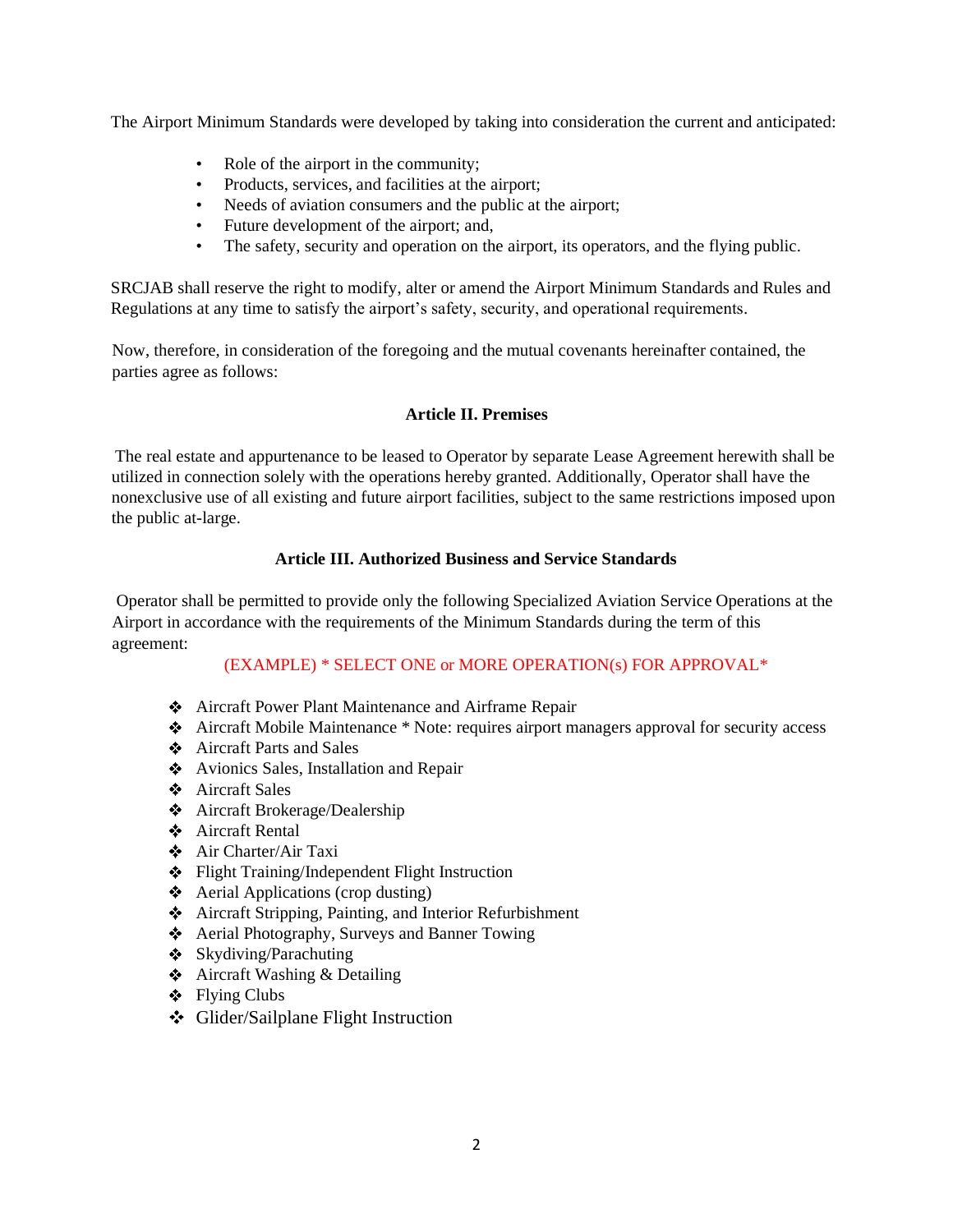The Operator shall be an independent contractor and shall not be an agent, servant, or employee of the SRCJAB.

The Operator shall furnish good, prompt, and efficient service on a fair, reasonable, and nondiscriminatory basis. The Operator shall at all times retain qualified and competent personnel to conduct its authorized activities and said personnel shall be authorized to represent and act for the Operator.

Operator' s compliance with the Minimum Standards and the Grant Assurances shall be evaluated at least annually by the SRCJAB on each anniversary of each term of this agreement.

#### **Article IV. Hours of Operation**

The normal operating hours shall be at the Lessee's discretion, but the Lessee shall be reasonably available to the public.

#### **Article V. Rents and Fees**

For the privilege of doing business as a SASO Operator, Operator agrees to pay the SRCJAB as an annual fee, the sum \$00.00 payable in advance on the number day of Month of each year. SRCJAB may charge a commercial operator for permission to conduct an aeronautical activity based on an activity fee or charge or based on a combination of such fee or charge and a rental fee for leased space, facilities, and/or equipment.

#### **Article VI. Transfer of Assignment**

This Operator's Agreement shall not be assignable by the Operator, in whole or in part, nor shall Operator allow or permit another person, corporation, company, or entity to perform any right or undertake any duty permitted to the Operator by this Operator's Agreement, unless approved by the SRCJAB, which approval shall be in the sole discretion of the Airport Board. Such approval shall not be required if any SASO operation permitted hereby is undertaken by Commercial Company, LLC. Transfers to those other than Complete Name (his father, or direct family members) shall be deemed an assignment requiring the approval of the Airport Board.

### **Article VII. Waivers**

A waiver on certain basic requirements set forth in the Minimum Standards for Airport Aeronautical Services at the Springfield-Robertson County Airport may be granted in writing by the SRCJAB, in its ultimate discretion. In the event the SRCJAB determines that an operator has demonstrated a reasonable need for such waiver and/or to accommodate the airport's space limitations, the SRCJAB may grant such a waiver to ensure competition and non-exclusive provisions of services. The safe operation of the airport shall not be compromised by such waiver.

### **Article VIII. Applicable Law**

The terms and provisions of this Operator's Agreement shall be interpreted in accordance with the laws of the State of Tennessee.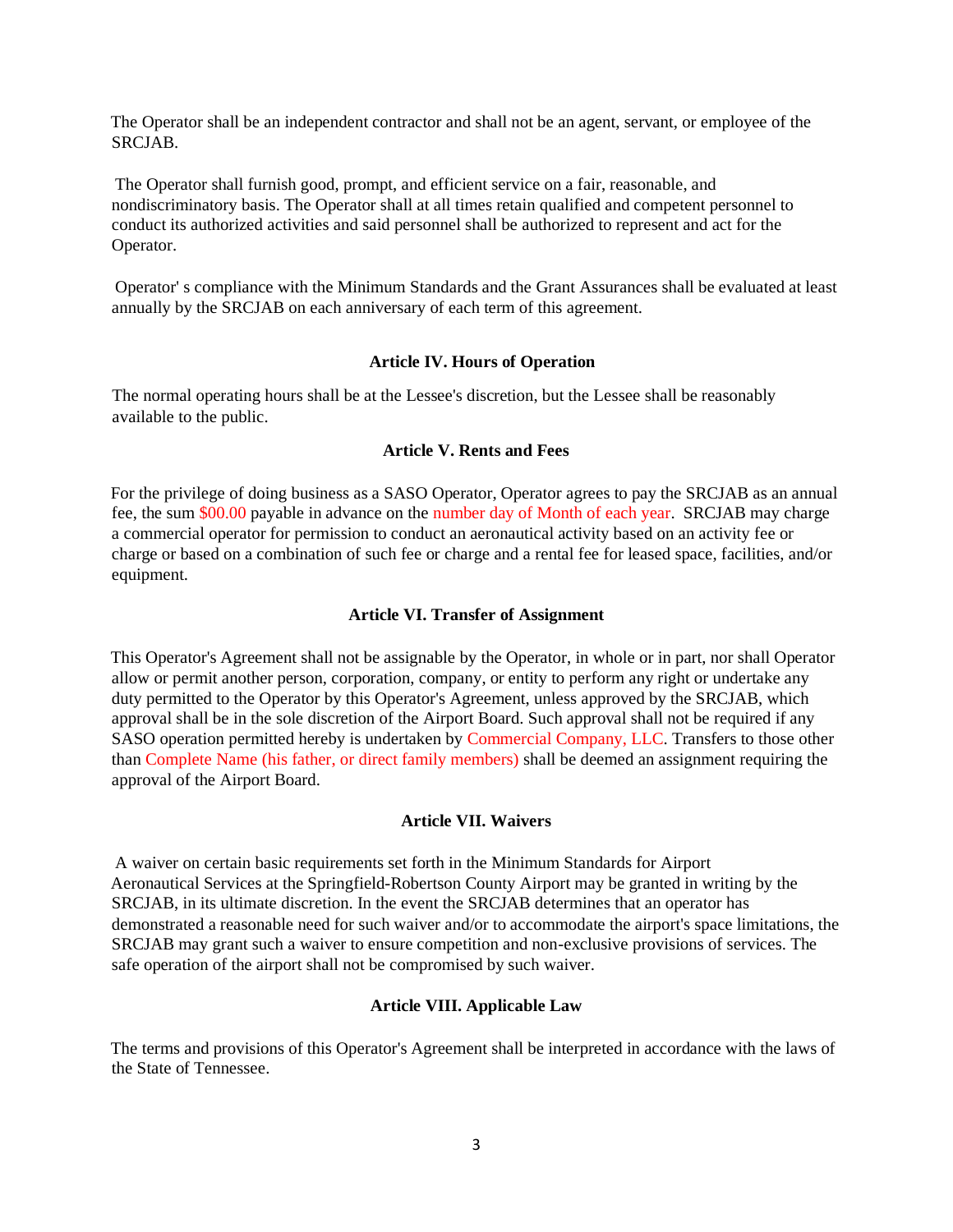### **Article IX. Proper Authority**

The Operator represents and warrants that the officers executing this Operator's Agreement on behalf of the Operator have full power and authority to do so.

### **Article X. Exemptions**

Existing Operating Agreements and Leases executed prior to the adoption of Minimum Standards for Airport Aeronautical Services are exempt from the standards until they are terminated or renewed.

The Minimum Standards for the Airport Aeronautical Services may be amended by the SRCJAB at any time.

### **Article XI. Repeal of Prior Standards**

Any and all prior Minimum Standards or parts thereof in conflict with the provisions of these standards are hereby replaced.